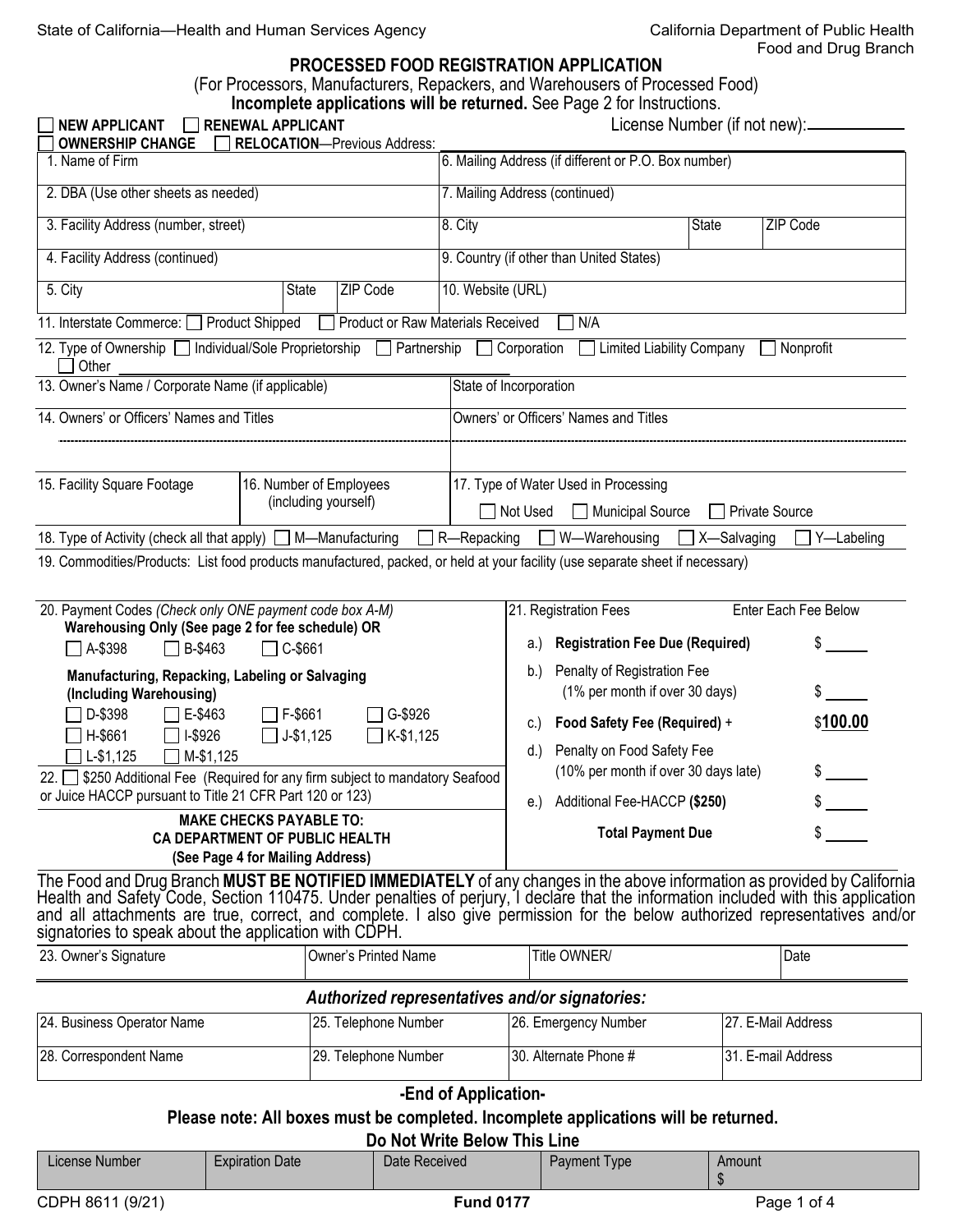### **Instructions for Completing the Processed Food Registration Application**

**New Applicant/Renewal Applicant:** Place an (X) in the box next to New Applicant if your firm has not previously applied for a Processed Food Registration at this location while under the current ownership. Place an (X) in the box next to Renewal Applicant if your firm has already obtained a Processed Food Registration for this location and you are renewing that registration. If this firm has changed location or ownership, please submit a new application for registration for the facility.

- 1. **Name of Firm:** Enter full name of business, corporation, company, or organization applying for licensure.
- 2. **DBA:** Enter any other name(s) your company is doing businessas.
- 3.–5. **Facility Address:** Enter the number, street, city, state, and ZIP code for this facility location.
- 6.–8. **Mailing Address:** Enter the full mailing address if different from the facility address or P.O Box.
	- 9. **Country:** Enter the country where your facility is located if outside of the United States.
	- 10.**Website:** Enter the website address for your business if applicable.
	- 11.**Interstate Commerce:** Place an (X) in the boxes that correctly describe your business' receipt or distribution of products or materials through or into interstate commerce.
	- 12.**Type of Ownership:** Place an (X) in the box next to the appropriate legal description of the facility's ownership.
	- 13.**Owner's Name/Corporate Name:** Enter the owner's name here or (if applicable) the name of the corporation.
	- 14.**Owners' or Officers' Names and Titles:** List the business owners' or officers' names and titles.
	- 15.**Facility Square Footage:** Enter the square footage of this facility.
	- 16.**Number of Employees:** Enter the number of employees at this facility (including yourself).
	- 17.**Type of Water used:** Place an (X) in the box adjacent to the type of water used in processing.
	- 18.**Type of Activity:** Place an (X) in the boxes next to each activity that occurs at this facility. Mark all that apply.
	- 19.**Commodities/Products:** List the food products manufactured, packed or held at your facility. (Attach a separate sheet if necessary).
	- payment code box on page 1. **(Mark only ONE box, A-M). Fees are Non-Refundable.** 20.**Payment Codes:** The registration fee is based on the type of activity performed at this facility, the size of this facility and number of employees. Based on the chart below, place an (X) in the correct

## **Warehousing Only (For Firms Only Holding or Storing Processed Food)**

| <b>Payment Code</b> | <b>Size of Facility</b>  | Fee   |
|---------------------|--------------------------|-------|
|                     | 0-5,000 square feet      | \$398 |
| R                   | 5,001-10,000 square feet | \$463 |
|                     | Over 10,000 square feet  | \$661 |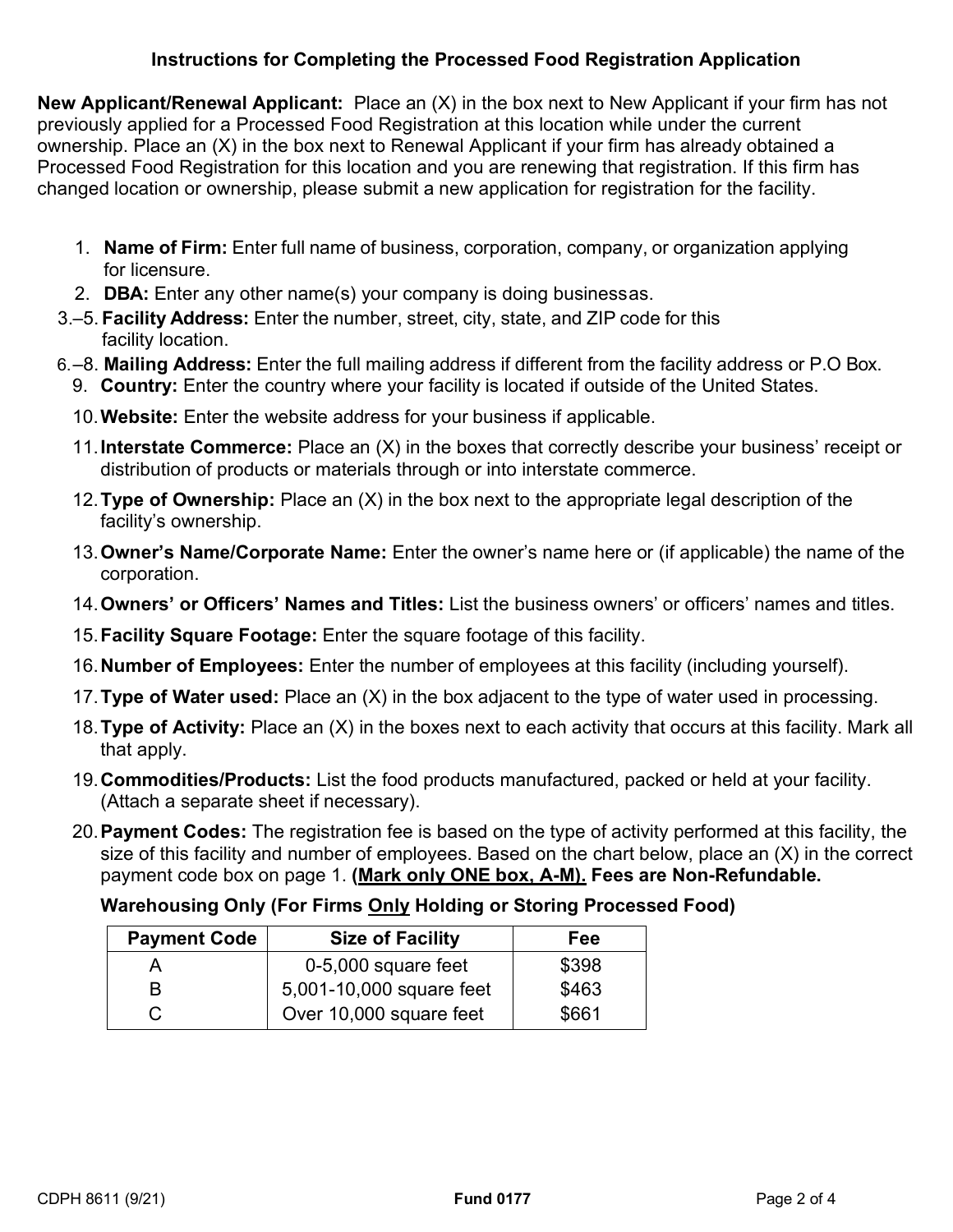| <b>Payment Code</b> | <b>Number of Employees</b><br>(Including Owners) | <b>Size of Facility</b> | Fee     |
|---------------------|--------------------------------------------------|-------------------------|---------|
| D                   | $0 - 2$                                          | N/A                     | \$398   |
| E                   | $3-5$                                            | 0-5,000 square feet     | \$463   |
| F                   | $6 - 20$                                         | 0-5,000 square feet     | \$661   |
| G                   | More than 20                                     | 0-5,000 square feet     | \$926   |
| Н                   | $3-5$                                            | Over 5,000 square feet  | \$661   |
|                     | $6 - 20$                                         | Over 5,000 square feet  | \$926   |
| J                   | $21 - 50$                                        | Over 5,000 square feet  | \$1,125 |
| K                   | 51-100                                           | Over 5,000 square feet  | \$1.125 |
|                     | 101-200                                          | Over 5,000 square feet  | \$1,125 |
| М                   | 201 or more                                      | Over 5,000 square feet  | \$1,125 |

**Manufacturing, Repacking, Labeling or Salvaging Processed Foods (Includes Warehousing in conjunction with these activities)** 

#### 21.**Registration Fees:**

- a. **Registration Fee Due:** Enter the amount that corresponds with the ONE fee code checked in item 20 on page 1. **Fees are Non-Refundable.**
- b. **Penalty on Registration:** Include a 1% per month penalty on registration fee due if payment is mailed 30 days or more after due date or expiration date.
- c. **Food Safety Fee:** Include the \$100 Food Safety Fee, unless this facility is exclusively involved in flour milling, dried bean processing, drying or milling of rice, or has an annual wholesale income of \$20,000 or less. This fee supports the Department's Food Safety Education and Training Program for industry and is established by statue.
- d. **Penalty on Food Safety Fee:** Include a 10% per month (\$10) penalty on the Food Safety Fee due if payment is mailed 30 days or more after due date or expiration date.
- part 120 or 123. This supports the Department's review of these mandatory HACCP plans e. **Additional Fee-HACCP \$250:** Include the \$250 addition fee for any business that is required to operate under a Seafood HACCP or Juice HACCP plan pursuant to Title 21 CFR and documentation.
- 22.**\$250 Additional Fee:** This fee is required for any business that must implement food safety controls under a Seafood HACCP or Juice HACCP plan pursuant to Title 21 CFR Part 120 or 123.
- 23.**Owner's Signature, Printed Name, Title, Date**: This section **must** be signed by the majority owner of the business to authorize not only the application, but the representatives and/or signatories whom they authorize to speak on behalf of the firm.
- 24.**Business Operator:** Enter the full name of the person who manages the operations of your business and their title.
- 25.**Business Telephone Number:** Enter the daytime business telephone number for your business.
- 26.**24-Hour Emergency Contact Number:** Enter the phone number where the firm may be reached in the event of an emergency.
- 27.**Business Operator E-Mail Address**: Enter the e-mail address of the business operator, or the main company e-mail box.